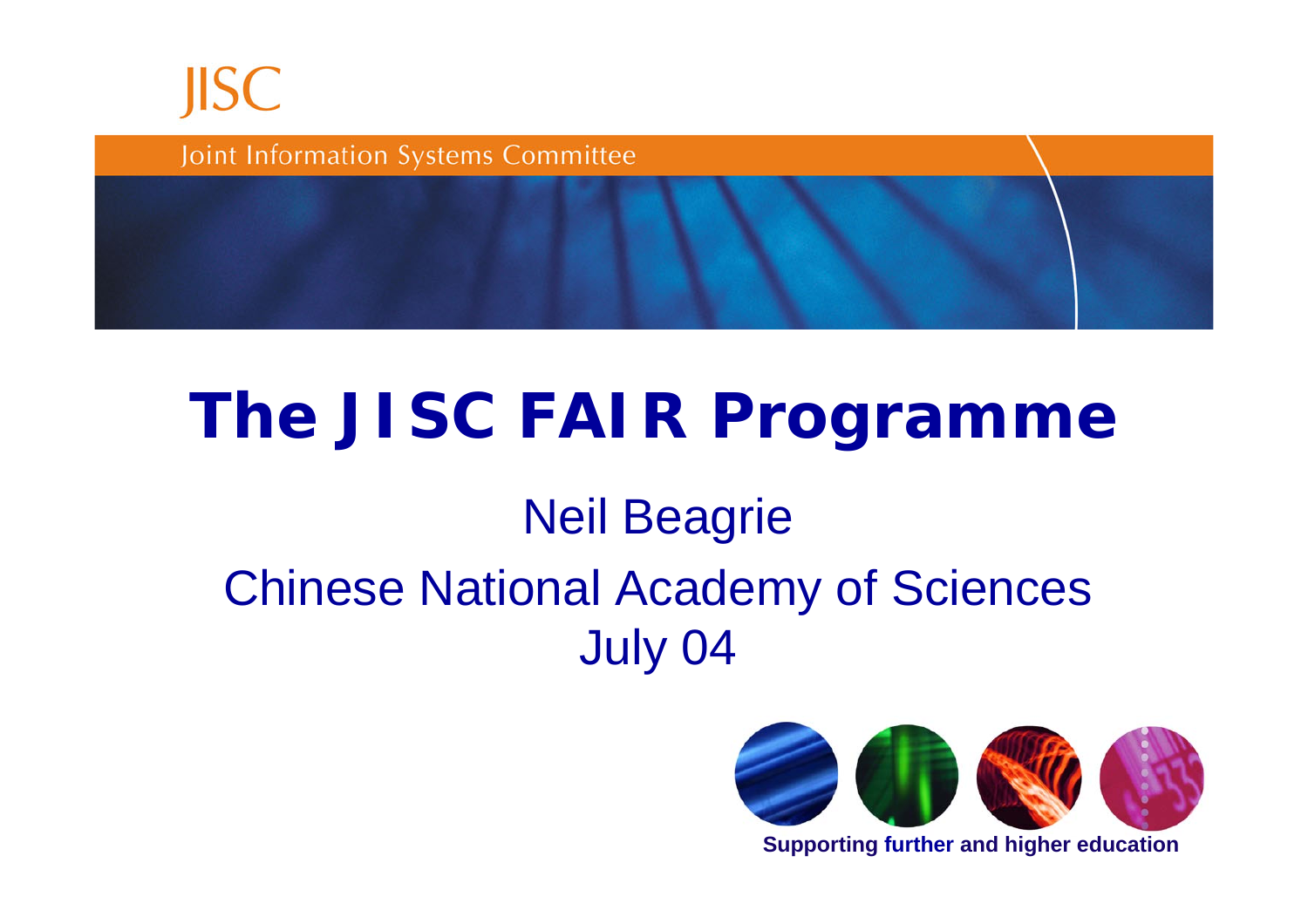

## **The FAIR Programme**

- Focus on Access to Institutional Resources (Institutional Repositories and Open Access)
- £2 million investment
- 14 projects
- August 2002 October 2005

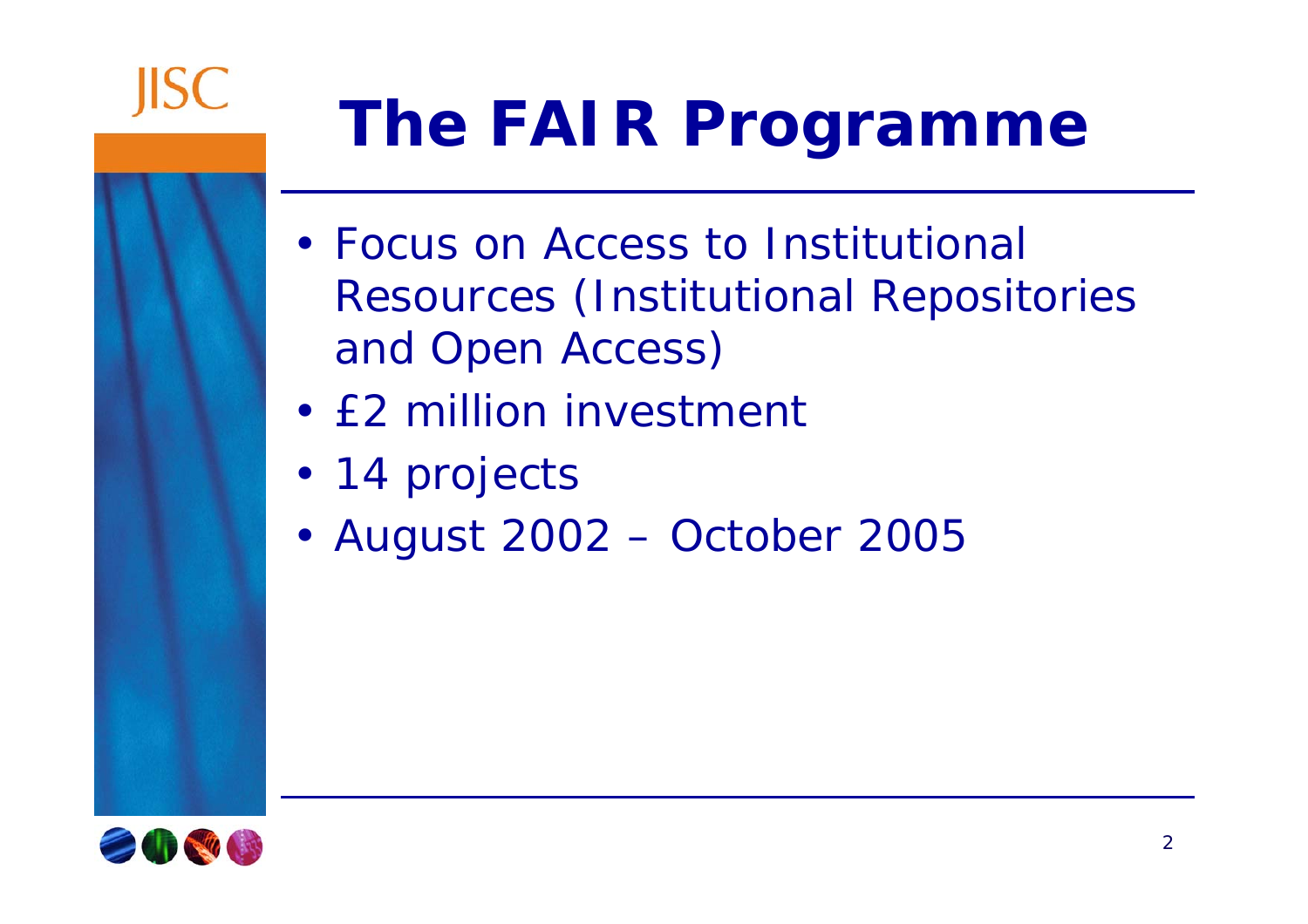

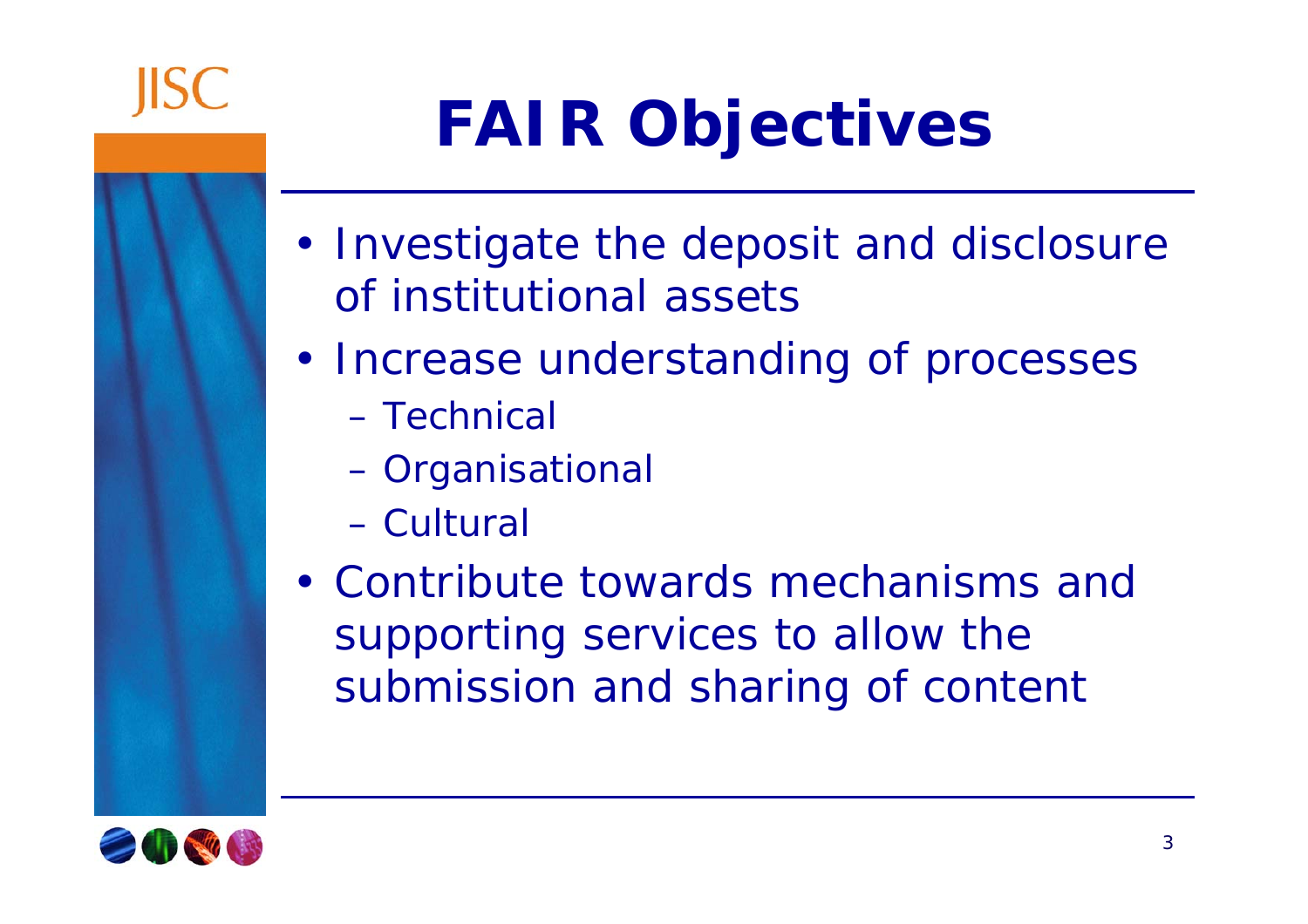

# **The FAIR Projects**

- The 14 projects are split into 3 clusters
	- e-prints and e-theses (eFAIR 8 projects)
	- Museums and Images (4 projects)
	- Institutional Portals (2 projects)
- Projects are lasting from 1 year to 3 years
- Cover both HE and FE
- Involve >40 institutions across the UK

4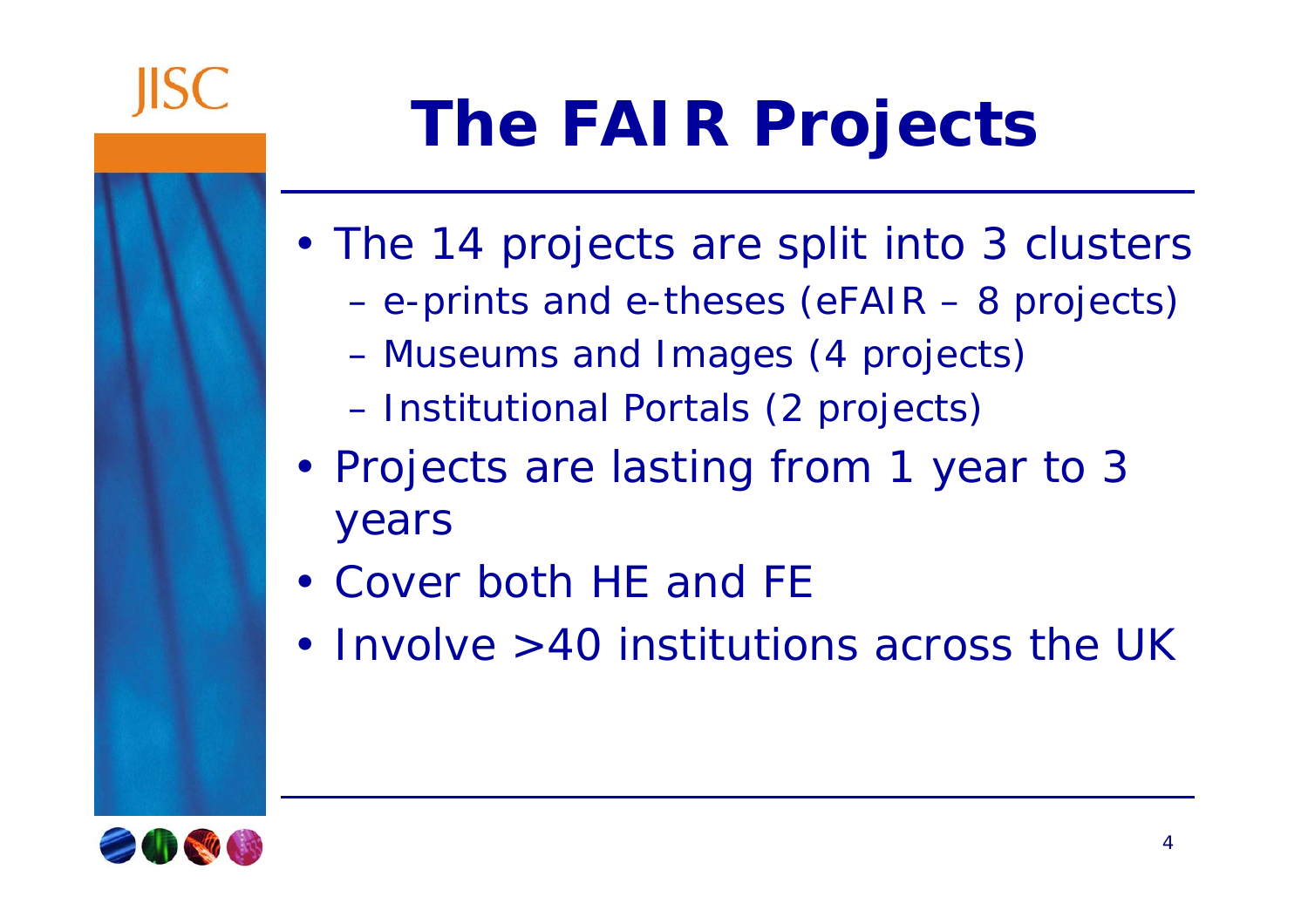

# **Key projects**

- eFAIR
	- DAEDALUS
	- SHERPA
	- Theses Alive!
	- Electronic Theses
	- HaIRST
	- TARDis
- Institutional Portals
	- FAIR Enough

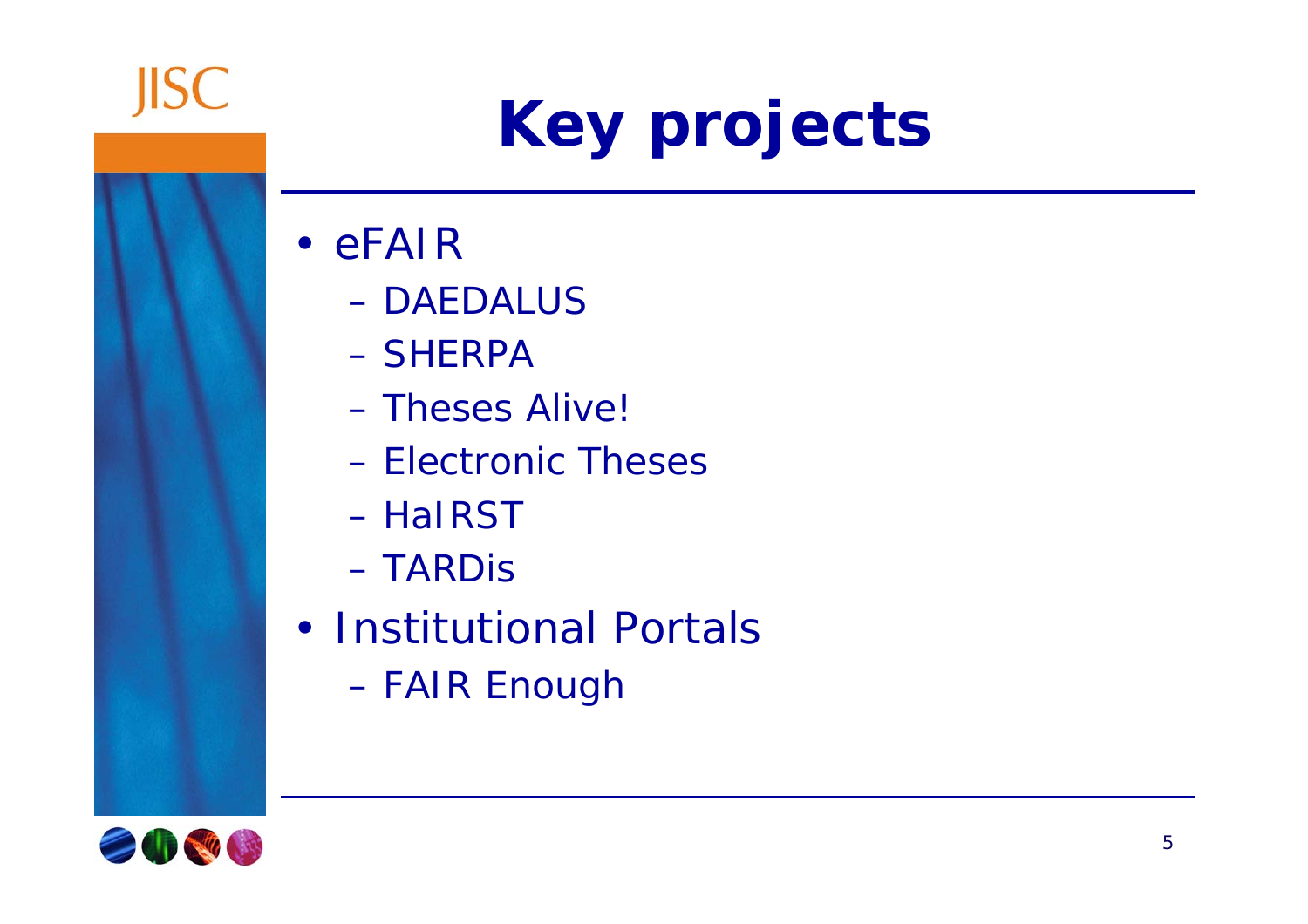

### **The Open Archives Initiative**

- FAIR is inspired by the vision of the Open Archives Initiative (OAI)
	- Sharing digital resources based on a simple mechanism allowing metadata about those resources to be harvested into services
- OAI has its roots in an effort to enhance access to e-print archives as a means of increasing the availability of scholarly communication.
	- now used in many fields, e.g., learning materials, images, museum content

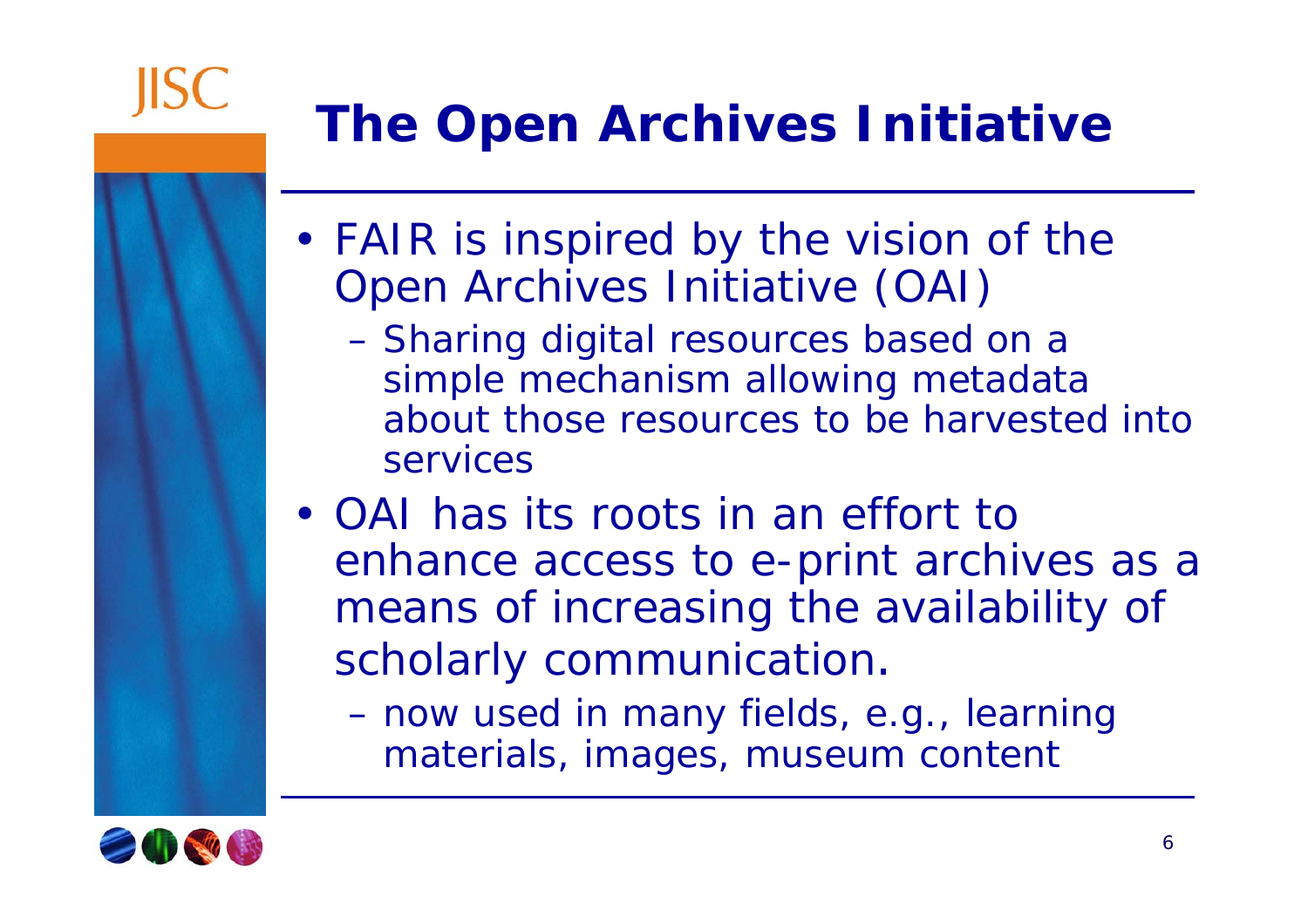### **JISC**

## **Institutional Repository Software**

- eprints.org
	- widely used (127 known archives)
	- used within 5 FAIR projects
- DSpace
	- used within 3 FAIR projects
	- DSpace@Cambridge
	- Theses Alive! has written add-on
- Guide to Institutional Repository Software from OSI
	- http://www.soros.org/openaccess